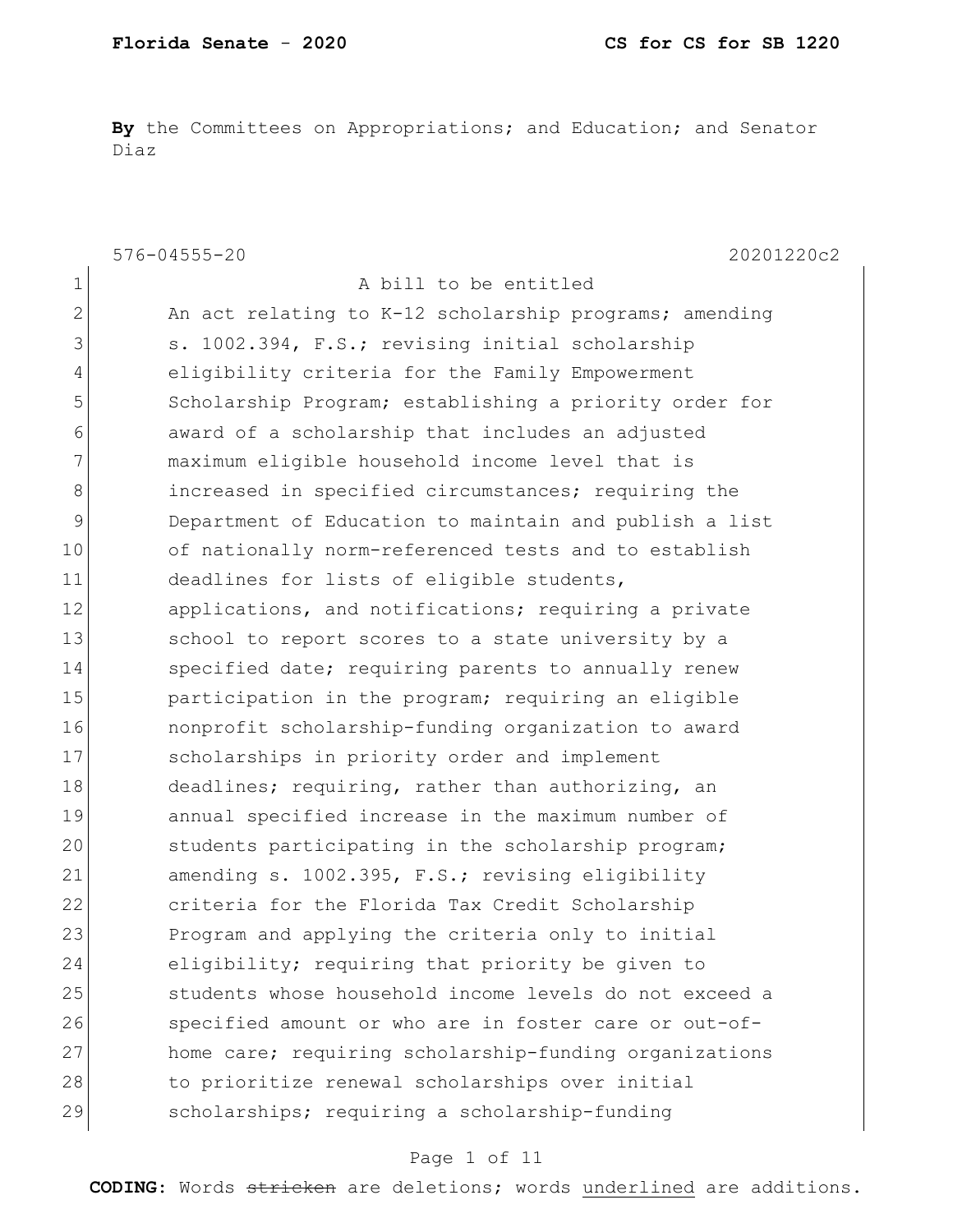|    | $576 - 04555 - 20$<br>20201220c2                                         |
|----|--------------------------------------------------------------------------|
| 30 | organization to refer students who did not receive a                     |
| 31 | scholarship because of lack of funds to another                          |
| 32 | scholarship-funding organization; amending s. 1002.40,                   |
| 33 | F.S.; requiring scholarship-funding organizations to                     |
| 34 | use excess contributions to fund scholarships for                        |
| 35 | specified students under certain conditions; providing                   |
| 36 | an effective date.                                                       |
| 37 |                                                                          |
| 38 | Be It Enacted by the Legislature of the State of Florida:                |
| 39 |                                                                          |
| 40 | Section 1. Present paragraphs (b), (c), and (d) of                       |
| 41 | subsection (10) of section 1002.394, Florida Statutes, are               |
| 42 | redesignated as paragraphs $(c)$ , $(d)$ , and $(e)$ , respectively,     |
| 43 | paragraph (i) of subsection (9) and a new paragraph (b) of               |
| 44 | subsection (10) are added to that section, and subsections (3)           |
| 45 | and $(7)$ , paragraph $(c)$ of subsection $(8)$ , and paragraph $(a)$ of |
| 46 | subsection (11) of that section are amended, to read:                    |
| 47 | 1002.394 The Family Empowerment Scholarship Program.-                    |
| 48 | (3) INITIAL SCHOLARSHIP ELIGIBILITY. - A student is eligible             |
| 49 | for a Family Empowerment Scholarship under this section if the           |
| 50 | student meets the following criteria:                                    |
| 51 | $(a)$ 1. The student is on the direct certification list                 |
| 52 | pursuant to s. $1002.395(2)$ (c) or the student's household income       |
| 53 | level does not exceed 185 300 percent of the federal poverty             |
| 54 | level; <del>or</del>                                                     |
| 55 | 2. The student is currently placed, or during the previous               |
| 56 | state fiscal year was placed, in foster care or in out-of-home           |
| 57 | care as defined in s. 39.01; or                                          |
| 58 | 3. The student's household income level does not exceed 300              |
|    |                                                                          |

## Page 2 of 11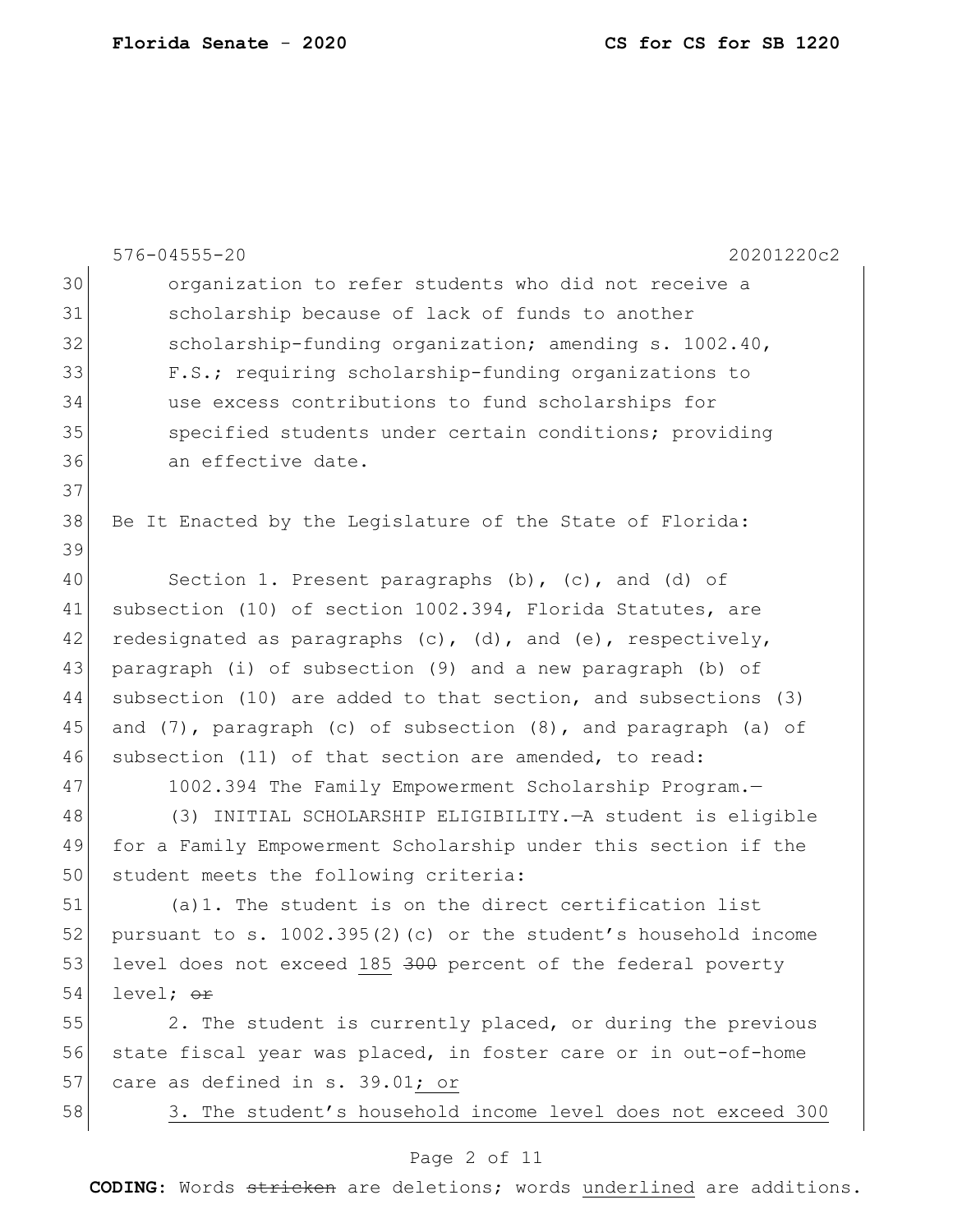|    | $576 - 04555 - 20$<br>20201220c2                                 |
|----|------------------------------------------------------------------|
| 59 | percent of the federal poverty level or an adjusted maximum      |
| 60 | percent of the federal poverty level as established pursuant to  |
| 61 | paragraph (e).                                                   |
| 62 |                                                                  |
| 63 | Priority shall be given to students whose household income       |
| 64 | levels do not exceed 185 percent of the federal poverty level or |
| 65 | who are in foster care or out-of-home care. A student who        |
| 66 | initially receives a scholarship based on eligibility under      |
| 67 | subparagraph 2. remains eligible to participate until the        |
| 68 | student graduates from high school or attains the age of 21      |
| 69 | years, whichever occurs first, regardless of the student's       |
| 70 | household income level. A sibling of a student who is            |
| 71 | participating in the scholarship program under this subsection   |
| 72 | is eligible for a scholarship if the student resides in the same |
| 73 | household as the sibling.                                        |
| 74 | (b) 1. The student is eligible to enroll in kindergarten;        |
| 75 | 2. The student or has spent the prior school year in             |
| 76 | attendance at a Florida public school; or                        |
| 77 | 3. Beginning with the 2020-2021 school year, the student         |
| 78 | received a scholarship pursuant to s. 1002.395 during the        |
| 79 | previous school year but did not receive a renewal scholarship   |
| 80 | based solely on the eligible nonprofit scholarship-funding       |
| 81 | organization's lack of available funds after the organization    |
| 82 | fully exhausts its efforts to use funds available for awards     |
| 83 | under ss. 1002.395 and 1002.40(11)(i). Eligible nonprofit        |
| 84 | scholarship-funding organizations with students who meet the     |
| 85 | eligibility criterion of this subparagraph must annually notify  |
| 86 | the department in a format and by a date established by the      |
| 87 | department.                                                      |

# Page 3 of 11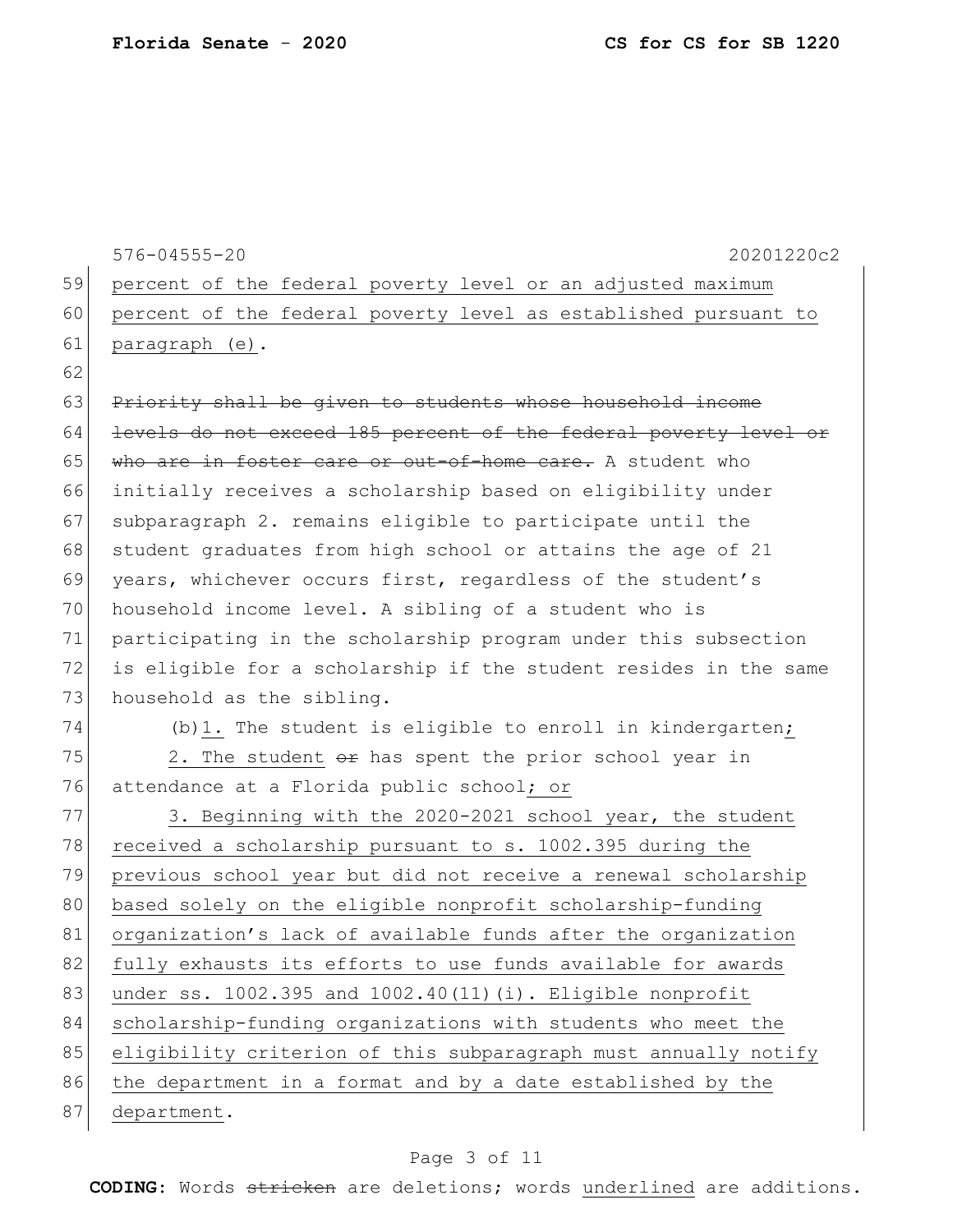576-04555-20 20201220c2

88

89 For purposes of this paragraph, the term "prior school year in 90 attendance" means that the student was enrolled full time and 91 reported by a school district for funding during the preceding 92 October and February Florida Education Finance Program surveys 93 in kindergarten through grade 12, which includes time spent in a 94 Department of Juvenile Justice commitment program if funded 95 under the Florida Education Finance Program. However, a 96 dependent child of a member of the United States Armed Forces 97 who transfers to a school in this state from out of state or 98 from a foreign country due to a parent's permanent change of 99 station orders or a foster child is exempt from the prior public 100 school attendance requirement under this paragraph, but must 101 meet the other eligibility requirements specified under this 102 section to participate in the program.

103 (c) The parent has obtained acceptance for admission of the 104 student to a private school that is eligible for the program 105 under subsection (8), and the parent has requested a scholarship 106 from the Department of Education by a date established by the 107 department pursuant to paragraph (7)(e), but no later than at 108 least 60 days before the date of the first scholarship payment. 109 The request must be communicated directly to the department in a 110 manner that creates a written or electronic record of the 111 request and the date of receipt of the request. The department 112 must notify the school district of the parent's intent upon 113 receipt of the parent's request.

114 (d) The student is awarded a scholarship in accordance with 115 the following priority order:

116 1. An eligible student who received a Family Empowerment

#### Page 4 of 11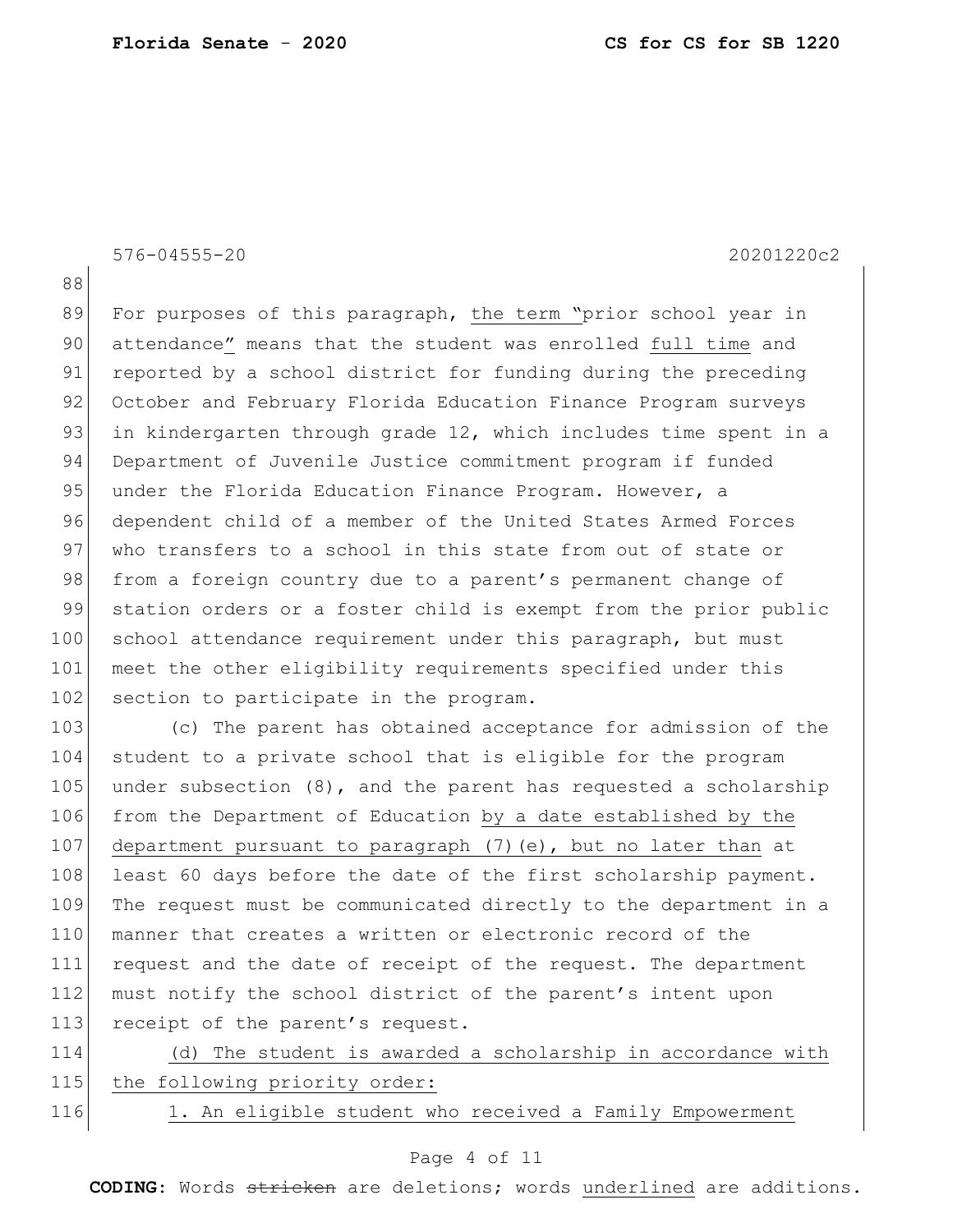|     | $576 - 04555 - 20$<br>20201220c2                                |
|-----|-----------------------------------------------------------------|
| 117 | Scholarship during the previous school year and requested a     |
| 118 | renewal scholarship award.                                      |
| 119 | 2. An eligible student who meets the criteria for an            |
| 120 | initial award under both paragraph (a) and subparagraph (b)3.   |
| 121 | 3. An eligible student who meets the criteria for an            |
| 122 | initial award under subparagraph (b) 2. and either subparagraph |
| 123 | $(a) 1.$ or subparagraph $(a) 2.$                               |
| 124 | 4. An eligible student who meets the criteria for an            |
| 125 | initial award under subparagraph (b)1. and either subparagraph  |
| 126 | $(a) 1.$ or subparagraph $(a) 2.$                               |
| 127 | 5. An eligible student who meets the criteria for an            |
| 128 | initial award under subparagraph (a)3. and, in priority order,  |
| 129 | either subparagraph (b) 2. or subparagraph (b) 1.               |
| 130 | (e) The student's household income level does not exceed an     |
| 131 | adjusted maximum percent of the federal poverty level that is   |
| 132 | increased by 25 percent in the fiscal year following any fiscal |
| 133 | year in which more than 5 percent of the available scholarships |
| 134 | authorized under subsection (11) have not been awarded.         |
| 135 | (7) DEPARTMENT OF EDUCATION OBLIGATIONS. - The department       |
| 136 | shall:                                                          |
| 137 | (a) Publish and update, as necessary, information on the        |
| 138 | department website about the Family Empowerment Scholarship     |
| 139 | Program, including, but not limited to, student eligibility     |
| 140 | criteria, parental responsibilities, and relevant data.         |
| 141 | (b) Cross-check the list of participating scholarship           |
| 142 | students with the public school enrollment lists before each    |
| 143 | scholarship payment to avoid duplication.                       |
| 144 | (c) Maintain and publish a list of nationally norm-             |
| 145 | referenced tests identified for purposes of satisfying the      |

# Page 5 of 11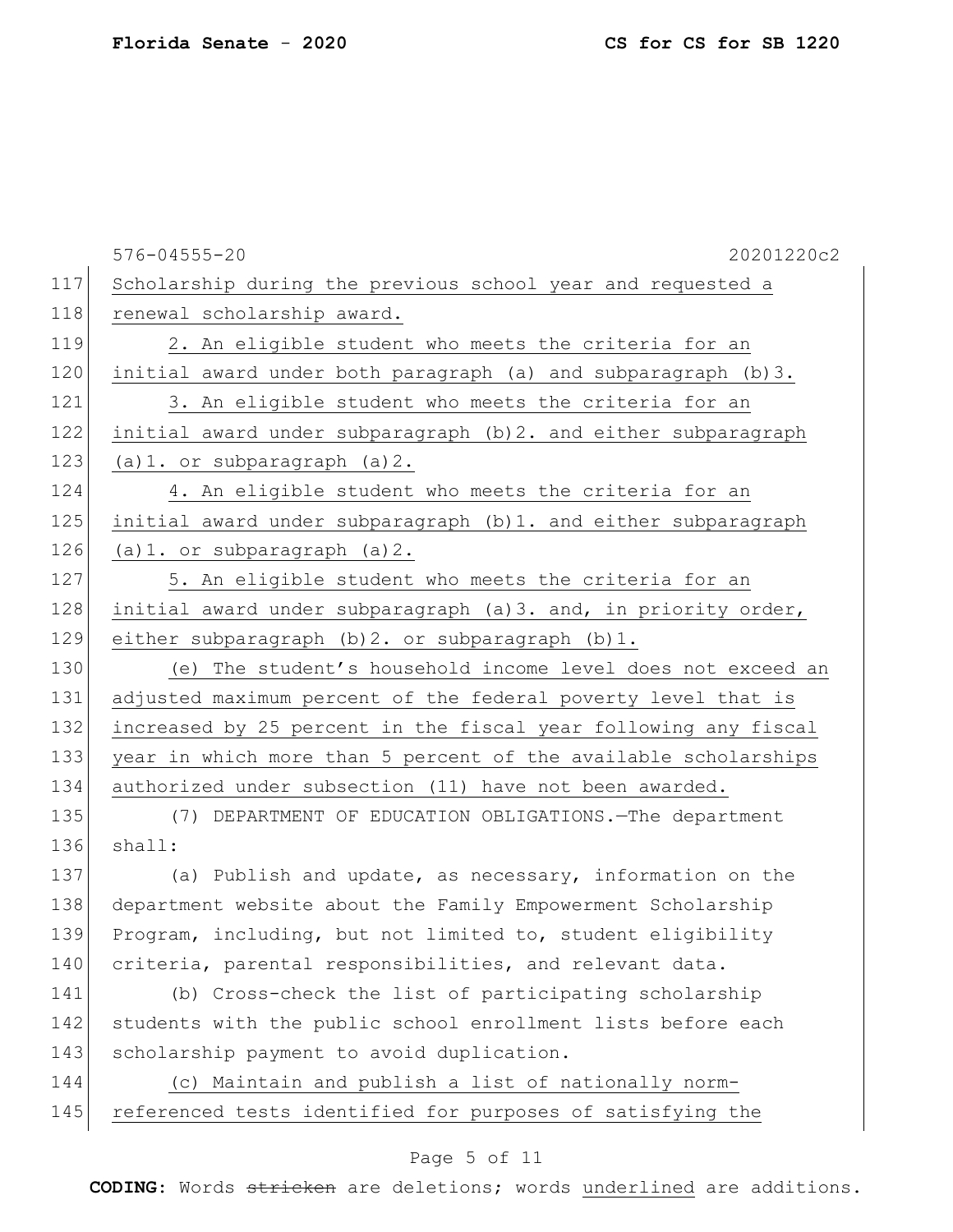|     | $576 - 04555 - 20$<br>20201220c2                                     |
|-----|----------------------------------------------------------------------|
| 146 | testing requirement in subparagraph $(8)$ (c) 1. The tests must meet |
| 147 | industry standards of quality in accordance with state board         |
| 148 | rule.                                                                |
| 149 | (d) Notify eligible nonprofit scholarship-funding                    |
| 150 | organizations of the deadlines for submitting the verified list      |
| 151 | of students determined to be eligible for an initial or renewal      |
| 152 | scholarship.                                                         |
| 153 | (e) Establish deadlines for the receipt of initial                   |
| 154 | applications and renewal notifications in order to implement the     |
| 155 | priority order for scholarship awards pursuant to paragraph          |
| 156 | $(3)$ $(d)$ .                                                        |
| 157 | (8) PRIVATE SCHOOL ELIGIBILITY AND OBLIGATIONS.-To be                |
| 158 | eligible to participate in the Family Empowerment Scholarship        |
| 159 | Program, a private school may be sectarian or nonsectarian and       |
| 160 | must:                                                                |
| 161 | (c)1. Annually administer or make provision for students             |
| 162 | participating in the program in grades 3 through 10 to take one      |
| 163 | of the nationally norm-referenced tests that are identified by       |
| 164 | the department pursuant to paragraph (7) (c) or to take the          |
| 165 | statewide assessments pursuant to s. 1008.22. Students with          |
| 166 | disabilities for whom standardized testing is not appropriate        |
| 167 | are exempt from this requirement. A participating private school     |
| 168 | shall report a student's scores to his or her parent. By August      |
| 169 | 15 of each year, a participating private school must report the      |
| 170 | scores of all participating students to a state university as        |
| 171 | described in s. 1002.395(9)(f).                                      |
| 172 | 2. Administer the statewide assessments pursuant to s.               |
| 172 |                                                                      |

173 1008.22 if the private school chooses to offer the statewide 174 assessments. A participating private school may choose to offer

### Page 6 of 11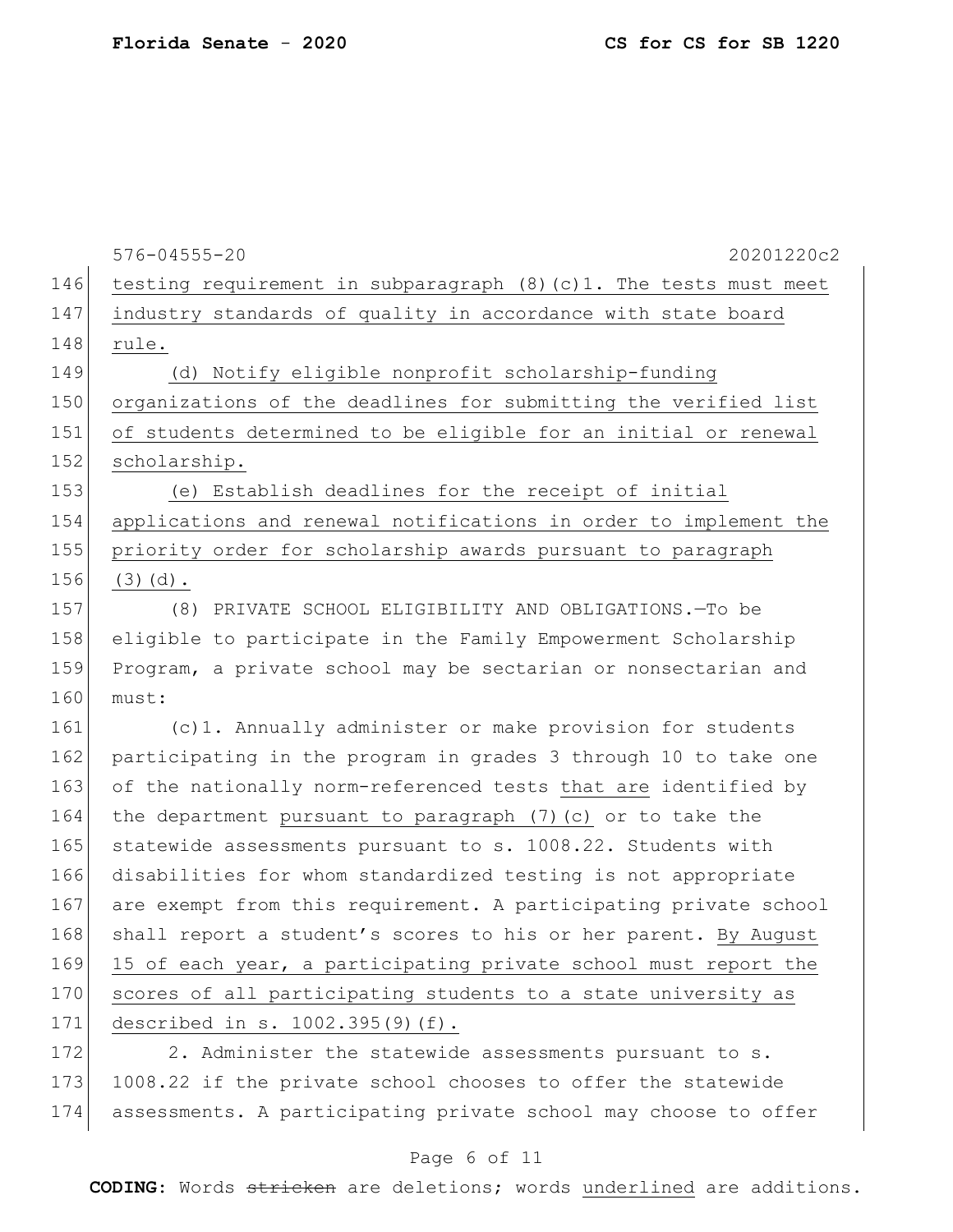|     | $576 - 04555 - 20$<br>20201220c2                                 |
|-----|------------------------------------------------------------------|
| 175 | and administer the statewide assessments to all students who     |
| 176 | attend the private school in grades 3 through 10 and must submit |
| 177 | a request in writing to the department by March 1 of each year   |
| 178 | in order to administer the statewide assessments in the          |
| 179 | subsequent school year.                                          |
| 180 |                                                                  |
| 181 | If a private school fails to meet the requirements of this       |
| 182 | subsection or s. 1002.421, the commissioner may determine that   |
| 183 | the private school is ineligible to participate in the           |
| 184 | scholarship program.                                             |
| 185 | (9) PARENT AND STUDENT RESPONSIBILITIES FOR PROGRAM              |
| 186 | PARTICIPATION.-A parent who applies for a Family Empowerment     |
| 187 | Scholarship is exercising his or her parental option to place    |
| 188 | his or her child in a private school.                            |
| 189 | (i) The parent must annually renew participation in the          |
| 190 | program by the date established by the department pursuant to    |
| 191 | paragraph (7)(e).                                                |
| 192 | (10) OBLIGATIONS OF ELIGIBLE SCHOLARSHIP-FUNDING                 |
| 193 | ORGANIZATIONS.-An eligible nonprofit scholarship-funding         |
| 194 | organization:                                                    |
| 195 | (b) Shall award initial and renewal scholarships in              |
| 196 | priority order pursuant to paragraph (3)(d). The eligible        |
| 197 | nonprofit scholarship-funding organization shall implement the   |
| 198 | deadlines established by the department pursuant to paragraphs   |
| 199 | $(7)$ (d) and (e).                                               |
| 200 | (11) SCHOLARSHIP FUNDING AND PAYMENT.-                           |
| 201 | (a) The scholarship is established for up to $18,000$            |
| 202 | students annually on a first-come, first-served basis beginning  |
| 203 | in with the 2019-2020 school year. Beginning in the 2020-2021    |

# Page 7 of 11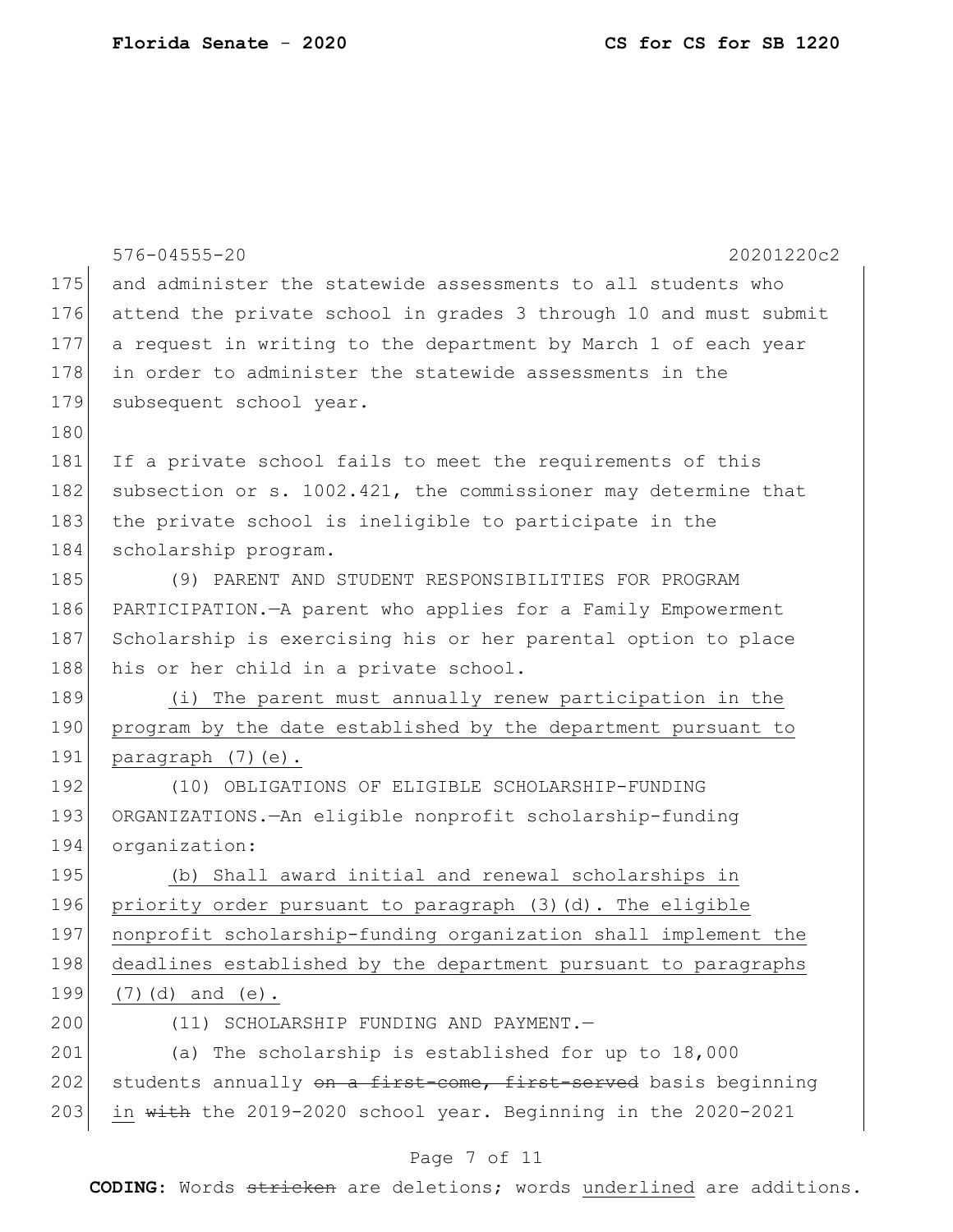|     | $576 - 04555 - 20$<br>20201220c2                                            |
|-----|-----------------------------------------------------------------------------|
| 204 | school year, the maximum number of students participating in the            |
| 205 | scholarship program under this section shall may annually                   |
| 206 | increase by 1.0 0.25 percent of the state's total public school             |
| 207 | student enrollment.                                                         |
| 208 | Section 2. Subsection (3) and paragraphs (e) and (f) of                     |
| 209 | subsection (6) of section 1002.395, Florida Statutes, are                   |
| 210 | amended to read:                                                            |
| 211 | 1002.395 Florida Tax Credit Scholarship Program.-                           |
| 212 | (3) PROGRAM; INITIAL SCHOLARSHIP ELIGIBILITY.-                              |
| 213 | (a) The Florida Tax Credit Scholarship Program is                           |
| 214 | established.                                                                |
| 215 | (b) A student is eligible for a Florida tax credit                          |
| 216 | scholarship under this section if the student meets one or more             |
| 217 | of the following criteria:                                                  |
| 218 | 1. The student is on the direct certification list or the                   |
| 219 | student's household income level does not exceed 260 <del>185</del> percent |
| 220 | of the federal poverty level; or                                            |
| 221 | 2. The student is currently placed, or during the previous                  |
| 222 | state fiscal year was placed, in foster care or in out-of-home              |
| 223 | care as defined in s. 39.01.                                                |
| 224 | 3. The student's household income level is greater than 185                 |
| 225 | percent of the federal poverty level but does not exceed 260                |
| 226 | percent of the federal poverty level.                                       |
| 227 |                                                                             |
| 228 | Priority must be given to a student whose household income level            |
| 229 | does not exceed 185 percent of the federal poverty level or who             |
| 230 | is in foster care or out-of-home care. A student who initially              |
| 231 | receives a scholarship based on eligibility under this paragraph            |
| 232 | subparagraph (b) 2. remains eligible to participate until he or             |
|     | Page 8 of 11                                                                |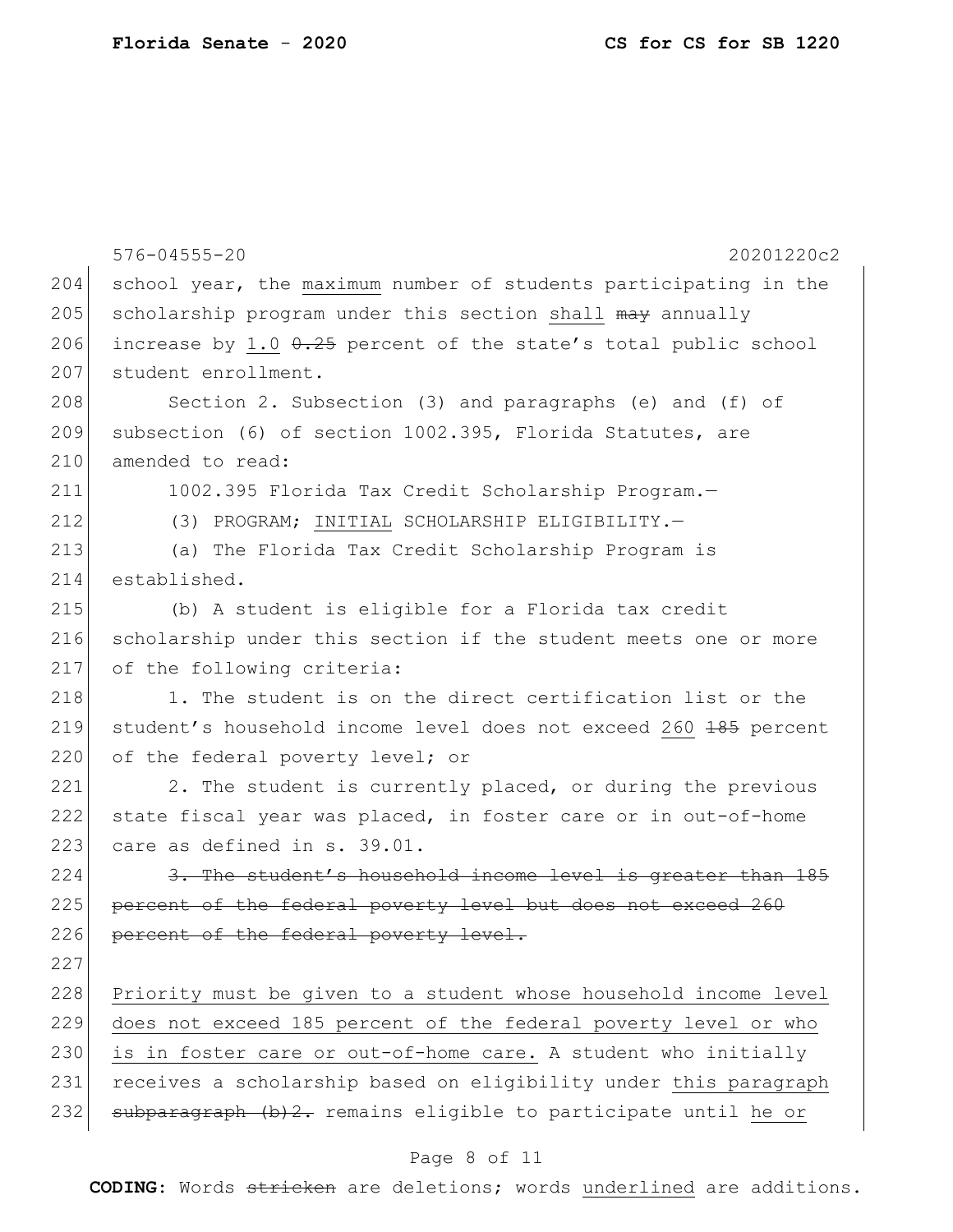576-04555-20 20201220c2 233 she the student graduates from high school or attains the age of 234 21 years, whichever occurs first, regardless of the student's 235 household income level. A student who initially received a 236 scholarship based on income eligibility before the 2019-2020 237 school year remains eligible to participate until he or she 238 graduates from high school, attains the age of 21 years, or the 239 student's household income level exceeds 260 percent of the 240 federal poverty level, whichever occurs first. A sibling of a 241 student who is participating in the scholarship program under 242 this subsection is eligible for a scholarship if the student 243 resides in the same household as the sibling.

244 (6) OBLIGATIONS OF ELIGIBLE NONPROFIT SCHOLARSHIP-FUNDING 245 ORGANIZATIONS.—An eligible nonprofit scholarship-funding 246 organization:

247 (e) Must give first priority to eligible renewal students 248 who received a full-time scholarship from an eligible nonprofit 249 scholarship-funding organization or from the State of Florida 250 during the previous school year. The eligible nonprofit 251 scholarship-funding organization must fully apply and exhaust 252 all funds available under this section and s. 1002.40(11)(i) for 253 renewal scholarship awards before awarding any initial 254 scholarships Beginning in the 2016-2017 school year, an eligible 255 nonprofit scholarship-funding organization shall give priority 256 to new applicants whose household income levels do not exceed 257 185 percent of the federal poverty level or who are in foster 258 care or out-of-home care.

259 (f) Must provide a renewal or initial scholarship to an 260 eligible student on a first-come, first-served basis unless the 261 student qualifies for priority pursuant to paragraph (e). Each

### Page 9 of 11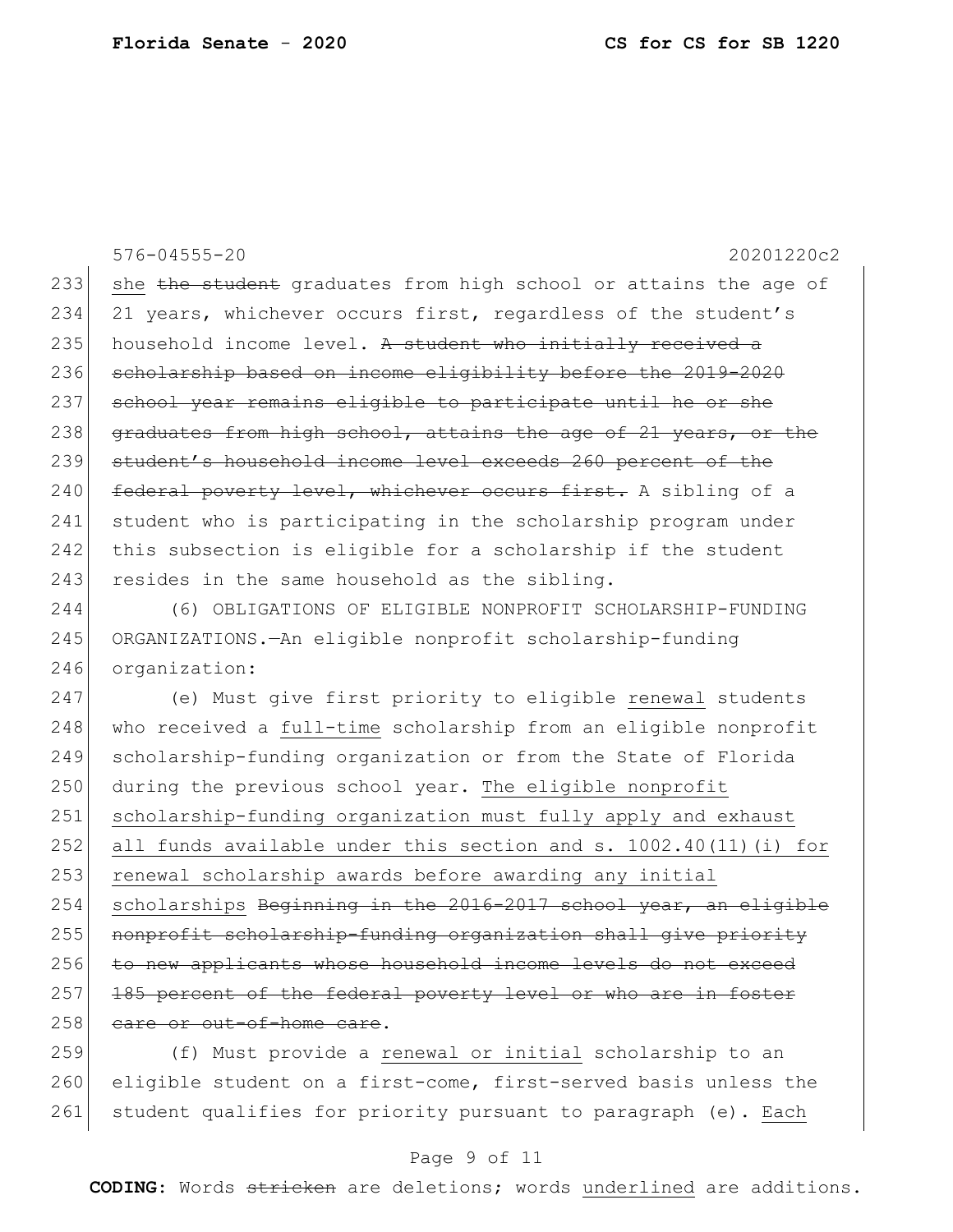|     | $576 - 04555 - 20$<br>20201220c2                                 |
|-----|------------------------------------------------------------------|
| 262 | eligible nonprofit scholarship-funding organization must refer   |
| 263 | any student eligible for a scholarship pursuant to this section  |
| 264 | who did not receive a renewal or initial scholarship based       |
| 265 | solely on the lack of available funds under this section and s.  |
| 266 | 1002.40(11)(i) to another eligible nonprofit scholarship-funding |
| 267 | organization that may have funds available.                      |
| 268 |                                                                  |
| 269 | Information and documentation provided to the Department of      |
| 270 | Education and the Auditor General relating to the identity of a  |
| 271 | taxpayer that provides an eligible contribution under this       |
| 272 | section shall remain confidential at all times in accordance     |
| 273 | with s. 213.053.                                                 |
| 274 | Section 3. Paragraph (i) of subsection (11) of section           |
| 275 | 1002.40, Florida Statutes, is amended to read:                   |
| 276 | 1002.40 The Hope Scholarship Program.-                           |
| 277 | (11) FUNDING AND PAYMENT.-                                       |
| 278 | (i) Notwithstanding s. $1002.395(6)(7)2$ ., no more than 5       |
| 279 | percent of net eligible contributions may be carried forward to  |
| 280 | the following state fiscal year by an eligible scholarship-      |
| 281 | funding organization. For audit purposes, all amounts carried    |
| 282 | forward must be specifically identified for individual students  |
| 283 | by student name and by the name of the school to which the       |
| 284 | student is admitted, subject to the requirements of ss. 1002.21  |
| 285 | and 1002.22 and 20 U.S.C. s. 1232g, and the applicable rules and |
| 286 | regulations issued pursuant to such requirements. Any amounts    |
| 287 | carried forward shall be expended for annual scholarships or     |
| 288 | partial-year scholarships in the following state fiscal year.    |
| 289 | Net eligible contributions remaining on June 30 of each year     |
| 290 | which are in excess of the 5 percent that may be carried forward |

# Page 10 of 11